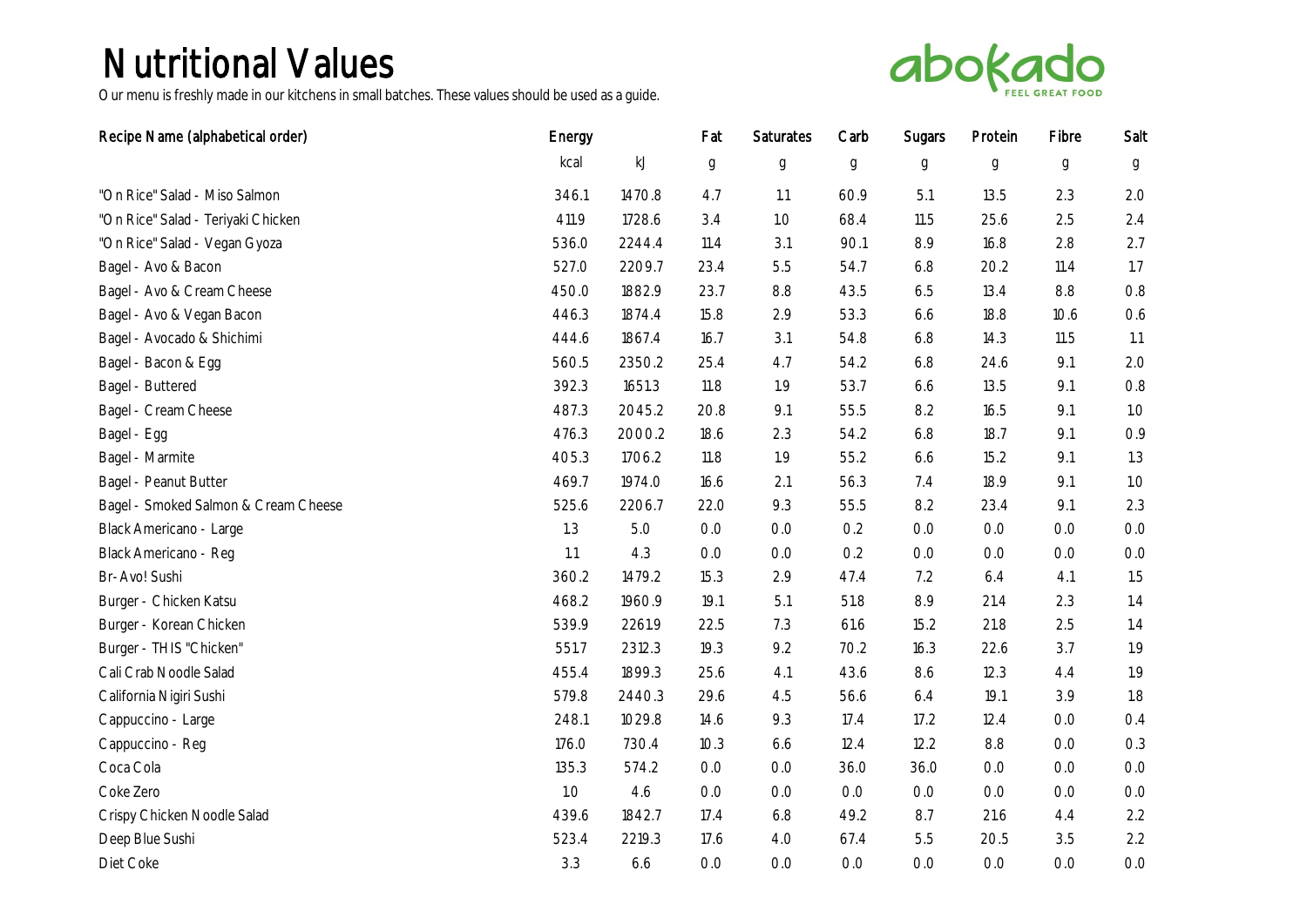

| Recipe Name (alphabetical order)                  | Energy |               | Fat           | Saturates        | Carb | Sugars | Protein          | Fibre            | Salt  |
|---------------------------------------------------|--------|---------------|---------------|------------------|------|--------|------------------|------------------|-------|
|                                                   | kcal   | $\mathsf{kJ}$ | $\mathfrak g$ | $\boldsymbol{g}$ | g    | g      | $\boldsymbol{g}$ | $\boldsymbol{g}$ | g     |
| Double Espresso                                   | 4.4    | 17.6          | O.1           | O.O              | 0.8  | 0.0    | O.1              | O.O              | O.O   |
| Dragon - California Crab                          | 477.O  | 1962.8        | 26.5          | 5.8              | 49.0 | 9.4    | 9.3              | 3.6              | 1.8   |
| Dragon - Chicken Katsu                            | 519.9  | 2140.9        | 26.5          | 7.3              | 55.5 | 12.7   | 13.7             | 3.6              | 2.1   |
| Dragon - Salmon & Avo                             | 445.1  | 1867.3        | 20.4          | 5.8              | 50.5 | 9.7    | 13.2             | 3.7              | 1.9   |
| Dressing Pot - Asian (Soy & Ginger)               | 163.2  | 676.8         | 13.4          | 1.0              | 10.1 | 8.3    | O.4              | 0.0              | 0.5   |
| Dressing Pot - Sweet Chilli                       | 70.4   | 299.2         | O.1           | O.O              | 17.3 | 14.2   | O.1              | O.O              | 0.2   |
| Dressing Pot - Teriyaki                           | 22.5   | 95.8          | 0.0           | O.O              | 5.5  | 4.9    | 0.6              | O.1              | 0.8   |
| Edamame Beans                                     | 134.O  | 561.0         | 3.3           | 0.5              | 8.9  | 0.9    | 11.5             | 4.2              | 0.5   |
| Exotic Fruit Salad                                | 96.9   | 409.7         | 0.3           | O.O              | 23.9 | 17.0   | 1.2              | 4.4              | $O.O$ |
| Extra - Avocado                                   | 95.5   | 393.5         | 9.9           | 2.4              | 1.0  | 0.3    | 0.8              | 2.3              | 0.0   |
| Extra - Bacon                                     | 84.3   | 350.0         | 6.7           | 2.5              | O.O  | 0.0    | 6.0              | O.O              | 1.1   |
| Extra - Cream Cheese                              | 112.O  | 463.2         | 11.2          | 6.7              | 1.4  | 1.3    | 2.4              | $0.0\,$          | 0.3   |
| Extra - Espresso Shot                             | 0.6    | 2.5           | O.O           | O.O              | O.1  | O.O    | O.O              | O.O              | 0.0   |
| Extra - Smoked Salmon                             | 1.4    | 6.0           | O.O           | O.O              | O.O  | O.O    | 0.3              | O.O              | $O.O$ |
| Extra - Vegan Bacon                               | 38.0   | 159.5         | 0.3           | O.1              | 2.7  | 0.3    | 6.1              | O.O              | $O.O$ |
| Flat White                                        | 122.0  | 506.1         | 7.2           | 4.5              | 8.6  | 8.4    | 6.1              | O.O              | 0.2   |
| Froyo (naked)                                     | 158.5  | 675.6         | 0.0           | O.O              | 32.6 | 32.1   | 5.6              | $0.0\,$          | 0.2   |
| Ginger                                            | 3.0    | 12.5          | O.O           | O.O              | O.7  | O.O    | O.O              | $\omega$         | 0.3   |
| Innocent Bubbles - Apple & Berry                  | 95.7   | 409.2         | O.O           | O.O              | 22.1 | 20.1   | 2.0              | 0.0              | 0.0   |
| Innocent Bubbles - Lemon & Limes                  | 89.1   | 382.8         | 0.0           | 0.0              | 22.4 | 17.8   | 0.0              | O.O              | $O.O$ |
| Innocent Juicy Water - Lemon & Limes              | 128.7  | 541.2         | O.O           | O.O              | 32.0 | 24.8   | O.O              | O.O              | O.O   |
| Innocent Juicy Water - Raspberries & Blackcurrant | 122.1  | 521.4         | 0.0           | O.O              | 30.7 | 27.4   | O.O              | O.O              | $O.O$ |
| Katsu Nigiri Sushi                                | 593.7  | 2502.9        | 24.2          | 6.8              | 64.6 | 7.6    | 26.7             | 4.3              | 2.1   |
| Kent Crisps - Cheese & Onion                      | 207.6  | 867.6         | 11.5          | 0.9              | 23.4 | 1.0    | 2.0              | 1.0              | 0.6   |
| Kent Crisps - Sea Salt                            | 207.6  | 867.6         | 11.5          | 0.9              | 23.4 | 0.2    | 2.0              | 1.0              | 0.5   |
| KIND - Caramel Almond & Sea Salt                  | 210.8  | 872.8         | 15.6          | 3.2              | 7.6  | 5.6    | 6.4              | 7.2              | 0.3   |
| KIND - Dark Chocolate, Nuts & Sea Salt            | 214.O  | 888.0         | 15.6          | 2.7              | 9.6  | 7.2    | 6.4              | 5.6              | 0.3   |
| Latte - Large                                     | 283.4  | 1176.5        | 16.7          | 10.6             | 19.9 | 19.7   | 14.1             | O.O              | 0.5   |
| Latte - Reg                                       | 206.2  | 855.6         | 12.1          | 7.7              | 14.5 | 14.3   | 10.3             | 0.0              | 0.3   |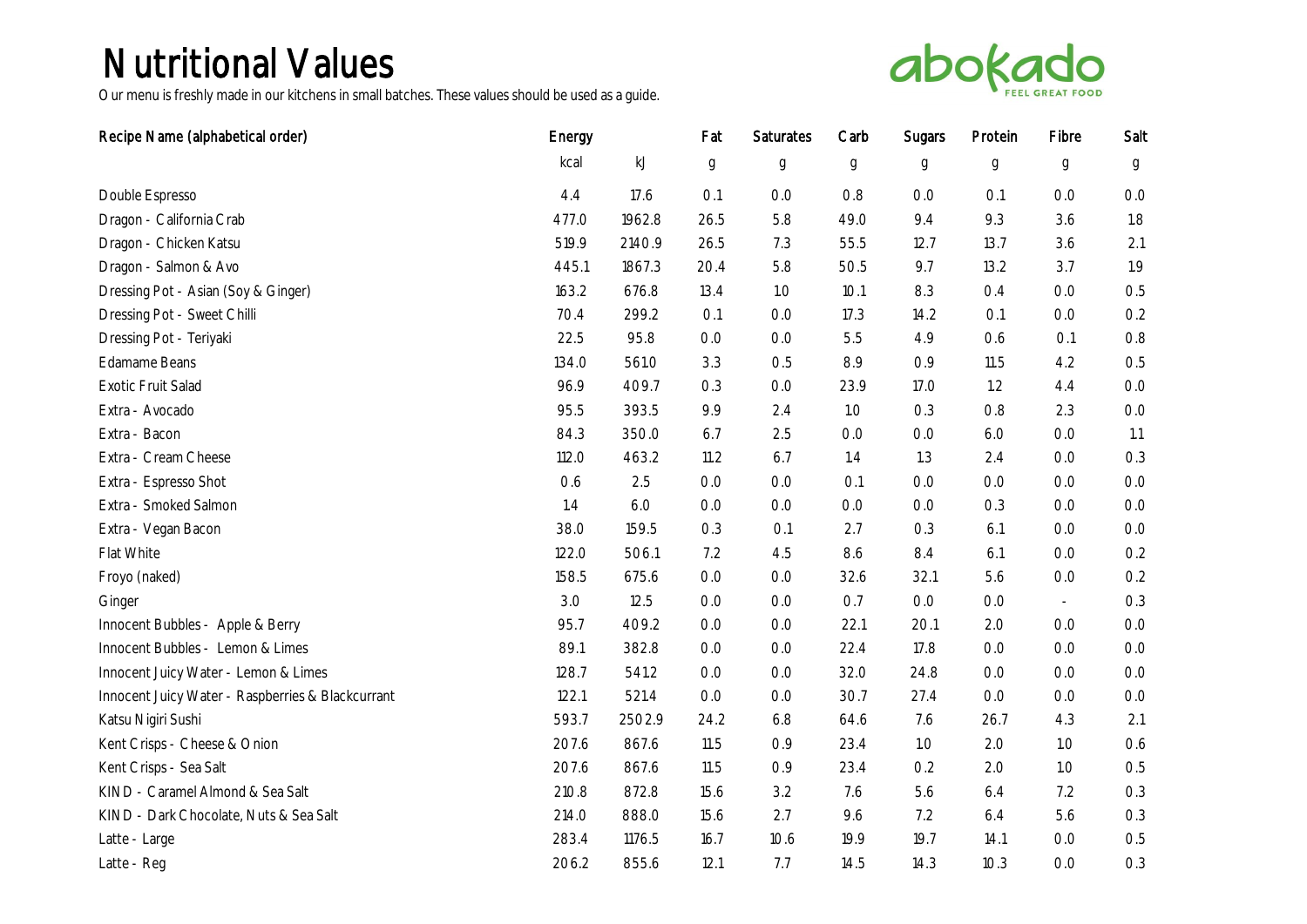

| Recipe Name (alphabetical order)      | Energy |        | Fat           | Saturates   | Carb        | Sugars      | Protein     | Fibre       | Salt |
|---------------------------------------|--------|--------|---------------|-------------|-------------|-------------|-------------|-------------|------|
|                                       | kcal   | kJ     | $\mathfrak g$ | $\mathsf g$ | $\mathbf g$ | $\mathbf g$ | $\mathsf g$ | $\mathbf g$ | g    |
| Mango & Lime Pot                      | 96.9   | 416.5  | 0.3           | 0.2         | 23.9        | 23.5        | 1.2         | 4.4         | 0.0  |
| Miso Soup                             | 41.3   | 173.0  | 1.9           | 0.3         | 9.3         | 4.3         | 3.6         | 0.5         | 3.4  |
| Oishi Sushi                           | 374.1  | 1585.5 | 12.3          | 2.7         | 48.9        | 4.0         | 14.6        | 2.3         | 1.6  |
| Omega 3 Sushi                         | 597.1  | 2583.8 | 16.3          | 3.7         | 80.0        | 10.3        | 28.2        | 21.8        | 2.4  |
| Omega Lite Sushi                      | 303.2  | 1315.5 | 5.9           | 1.2         | 45.6        | 3.1         | 15.2        | 2.2         | 1.1  |
| Poke - Spicy Citrus Salmon            | 426.5  | 1878.6 | 10.1          | 2.1         | 66.7        | 9.8         | 19.9        | 4.3         | 1.1  |
| Poke - Teriyaki Salmon                | 487.0  | 2121.7 | 14.4          | 4.4         | 72.9        | 13.2        | 19.7        | 4.7         | 1.5  |
| Poke - Teriyaki Chicken               | 471.1  | 1991.1 | 8.9           | 3.4         | 78.5        | 17.7        | 23.7        | 4.8         | 1.7  |
| Poke - Plant Based                    | 568.1  | 2390.6 | 14.6          | 9.4         | 89.2        | 12.3        | 23.2        | 5.8         | 1.9  |
| Popchips - BBQ                        | 95.7   | 401.8  | 3.2           | 0.4         | 14.3        | 2.2         | 1.4         | 0.9         | 0.5  |
| Popchips - Salt & Vinegar             | 93.9   | 408.0  | 3.1           | 0.4         | 14.7        | 1.3         | 1.3         | 0.9         | 0.5  |
| Porridge - Plain                      | 293.3  | 1230.6 | 10.9          | 5.6         | 31.5        | 9.8         | 14.4        | 4.2         | 0.2  |
| Pot - Crispy Onions                   | 58.0   | 241.0  | 4.4           | 2.2         | 4.0         | 1.5         | 0.6         | 0.5         | O.1  |
| Pot - Hot Sauce                       | 39.6   | 167.8  | 0.5           | 0.0         | 7.8         | 6.6         | 0.5         | 0.4         | 2.1  |
| Propercorn - Salty                    | 125.3  | 522.5  | 6.8           | 0.6         | 13.0        | 0.0         | 1.9         | 2.3         | 0.2  |
| Propercorn - Sweet & Salty            | 150.3  | 627.0  | 8.1           | O.7         | 15.6        | 0.0         | 2.3         | 2.8         | 0.2  |
| Rice Bowl - Chicken Katsu Curry       | 805.7  | 3365.8 | 25.5          | 7.1         | 106.7       | 9.6         | 34.4        | 4.7         | 4.2  |
| Rice Bowl - Vegan Chicken Katsu Curry | 721.6  | 3015.7 | 17.3          | 6.9         | 110.4       | 10.6        | 27.5        | 5.9         | 4.6  |
| River Run Sushi                       | 369.3  | 1593.1 | 10.3          | 2.2         | 48.9        | 4.7         | 18.3        | 2.9         | 1.6  |
| Scrambled Eggs                        | 320.0  | 1328.0 | 23.2          | 6.6         | O.O         | 0.0         | 27.6        | 0.0         | 0.8  |
| Scrambled Eggs & Avo                  | 249.3  | 1032.9 | 19.8          | 5.4         | 0.6         | 0.2         | 17.0        | 1.4         | 0.5  |
| Side - Chicken Katsu                  | 340.8  | 1424   | 17.8          | 7.7         | 17.9        | 0.3         | 27.2        | 0.0         | 0.6  |
| Side - Roasted Dumplings              | 259.2  | 1088.6 | 10.3          | 2.8         | 33.5        | 4.6         | 8.6         | O.1         | 1.1  |
| Side - THIS "Chicken"                 | 203.4  | 851.4  | 6.8           | 6.3         | 18.8        | 1.3         | 16.0        | 1.2         | 0.9  |
| Sparkling Water                       | O.O    | O.O    | O.O           | O.O         | O.O         | 0.0         | O.O         | O.O         | O.O  |
| Spicy Chicken Katsu Sushi             | 521.8  | 2145.9 | 25.1          | 5.8         | 57.1        | 10.5        | 14.8        | 4.3         | 2.3  |
| Spicy Dumpling Noodle Salad           | 505.5  | 2123.2 | 17.8          | 5.5         | 70.6        | 12.9        | 15.8        | 5.3         | 2.8  |
| Spicy Salmon Sushi                    | 358.7  | 1509.4 | 10.9          | 2.4         | 48.8        | 8.2         | 13.7        | 3.0         | 2.1  |
| Still Water                           |        |        |               |             |             |             |             |             |      |